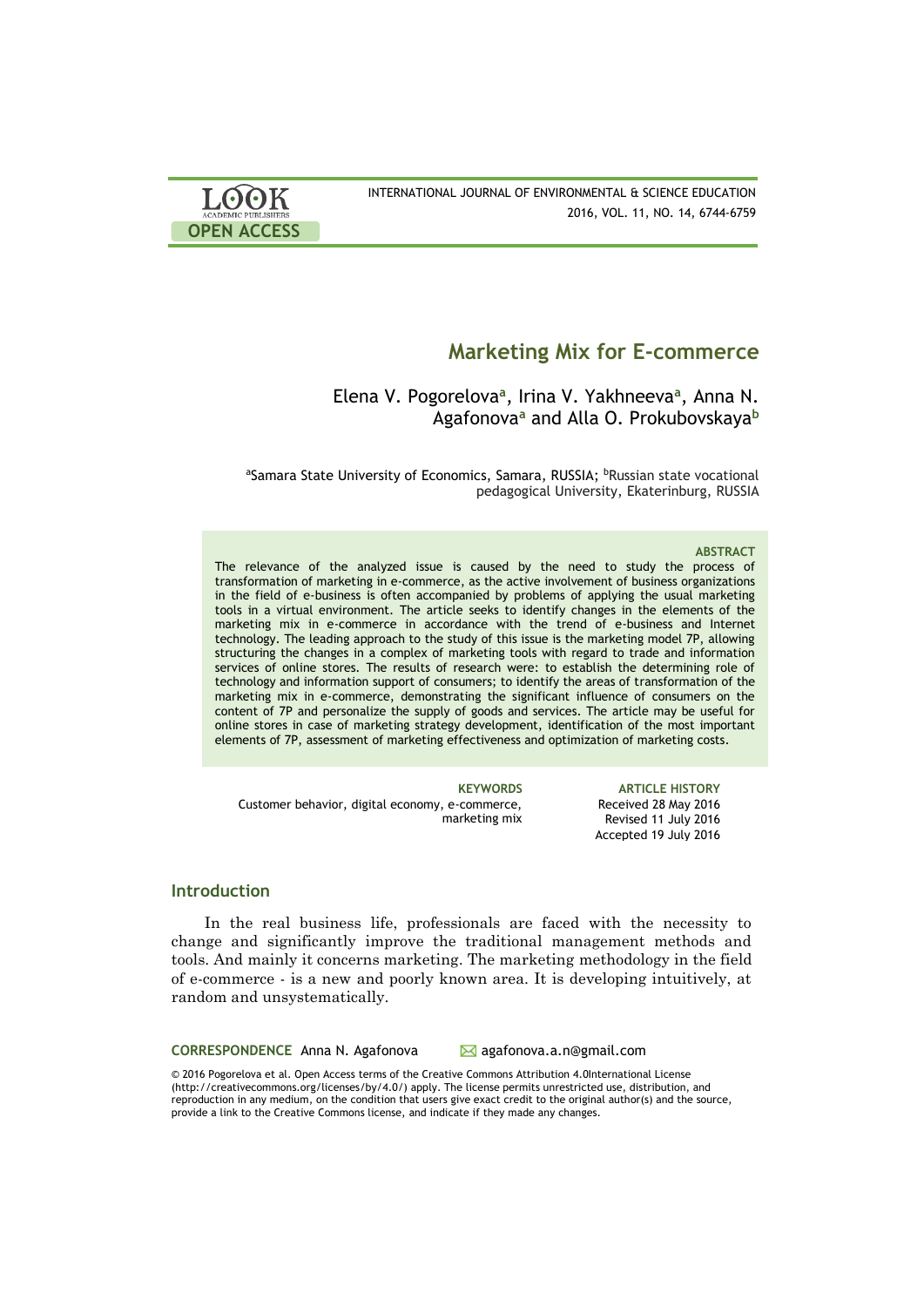The authors analyze the theoretical and methodological work on marketing in e-business. K. Kelly (1999), D. Tapscott (1999), D. Chaffey (2007), I.D. Kotlyarov (2012) and other scientists note the trends of stable transformation of consumer behavior in the Internet environment. The process of changes in the forms and methods of business is also significant. This led to the realization that now almost no attention is paid to the conceptual foundations of the marketing component in e-commerce. This article is devoted to the study of transformation of the classic marketing mix, or the concept of "7P", offered in 1981 by American scientists: B.H. Booms & M.J Bitner (1981) in the virtual environment of ecommerce. E-commerce, the base of which is the trade, is a unique kind of service activities and it remains virtually unexplored. These research results show strong growth in e-commerce, both on the world and the Russian markets. According to the agency's East-West Digital News data, the volume of ecommerce market in Russia reached 650 billion rubles in 2015. In ruble terms, the market grew by 16% compared to 2014, in dollar terms - fell by 28%. In 2015, the Russians made 160 million purchases on the domestic market; ecommerce is 10% more than the year before (Lopsulin, 2016). The authors set the goals and objectives, aimed at studying the key areas of transformation of the marketing mix, determining the leveling causes of some elements of the previously popular marketing complex and the changing nature of others.

The article includes a review of the main methods of research, systematization of received results, according to the elemental composition of the marketing mix, and received in the course of examining the inference problem.

### **Methods**

The research methodology is based on identifying causal transformations of applied marketing tools in the evolution of its basic concepts.

In the area of e-commerce the development of the marketing concept can be considered in two important aspects. The first aspect  $-$  is the development of the service component. E-commerce, as it has been mentioned earlier - is the sphere of commercial activity to provide online trading services. It is carried out in the special environment, which, on one side, has the features of the service environment, and on the other side - rejects these signs because it is virtual. Not material, technological and programmatic nature of the sales process, distanced communication (often more than hundreds or thousands kilometers) between a seller and a buyer, the inability to get to know the features of the goods in a real life - these are just some of the features inherent in the trading service in the Internet. The second aspect of the development of the marketing concept in ecommerce is due to the special role of the innovation component. In 1997 IBM identified e-business as the "transformation of key business processes using the Internet technologies". Since then, e-business in general, and e-commerce in particular, being under the influence of various innovations have fundamentally changed not only the business processes but the entire economic environment in the new virtual space. Modern marketing is actively using the results of scientific discoveries in the field of information technology, mathematics, psychology, physics, chemistry, cybernetics, knowledge management. And it changes the practical marketing tools.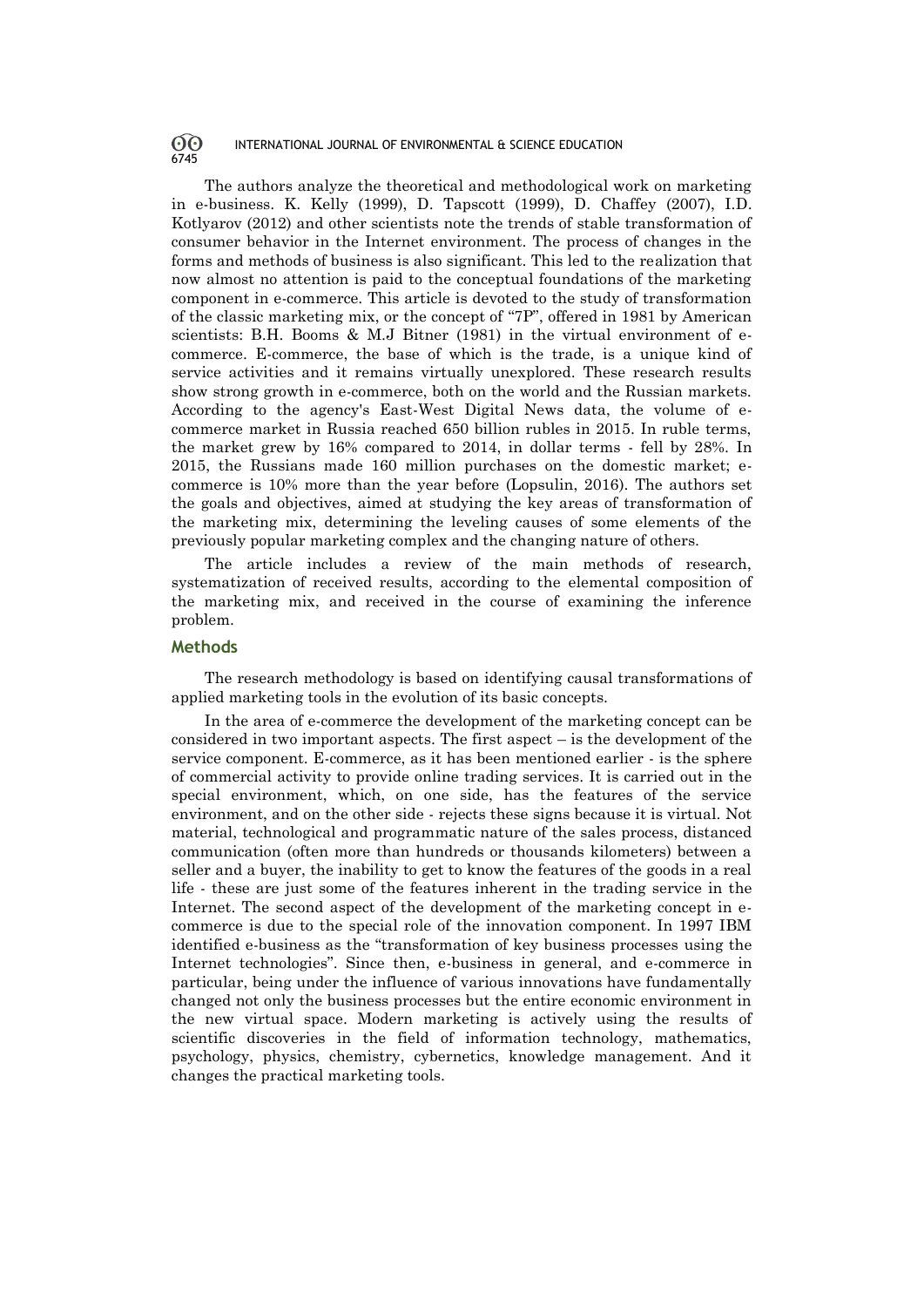The first significant research of the service component of traditional marketing concept was published in the 70s of the 20th century. J. Rathmel (1974), P. Eiglier and E. Langeard (1976) models reflect the differences between the functional tasks of marketing in the manufacturing and non-manufacturing sectors, highlight the simultaneity of production and consumption of services, intangibility of services and the special role of the contact zone between the producer and consumer of these services. Ph. Kotler and G. Armstrong (2010) define a special role of the staff in the service sector, reflecting the new relationship in the triangular model of service marketing, including internal marketing and interactive marketing.

The concept of 7P by B.H. Booms (1981) and M.J. Bitner (1981) was the system marketing concept (1981). The classic marketing-model 4P (product, price, place, promotion) by J. McCarthy and E. Jerome (1964) has been extended by the authors to 7 P (+ process, people, physical evidence) mainly to develop the tools for improving the competitiveness of organizations in the service sector.

During the research work we have tried to combine the service and innovation as key factors of the transformation of the marketing concept and to examine in detail the concept how they affect each element of the extended marketing mix. To this end, we use the methods of observation, interviews, didactic generalizations, expert assessment, and we apply the technique of assessing the level of information support of consumers in e-commerce by four key elements of the marketing mix, which is based on the "importance execution" model. The model is developed using the method of expert assessment (20 experts were interviewed in the field of domestic e-commerce). Ten factors are distributed over a mix of marketing tools (Table 2).

#### **Results and Discussions**

### *Marketing mix in e-commerce. Product*

The essence of the "product" element in e-commerce corresponds partly to the essence of the traditional element concept. By creating additional opportunities for the development of electronic distribution channels, the virtual environment promotes production of commodities and consumer goods, which are to a greater or lesser extent in demand among online consumers.

Online goods and services can be divided into several types:

1. Information products, which can be demonstrated previously, such as audio and video goods.

2. Goods, the purchase of which is preceded by the gathering of a significant amount of information. These are cars, computers and household appliances. This group also includes goods with a low cost, and the customers of these goods study annotations and reviews, for example, books.

3. Goods and services delivered via the Internet channels: software, car rental services, hotel reservation services in hotels and sale of railway and air tickets, travel services.

4. Unique goods sold at electronic auctions or collectable shops.

5. Final consumption goods. When buying them the price plays a significant role (clothing, toys, household goods, etc.).

6. A separate group consists of food products.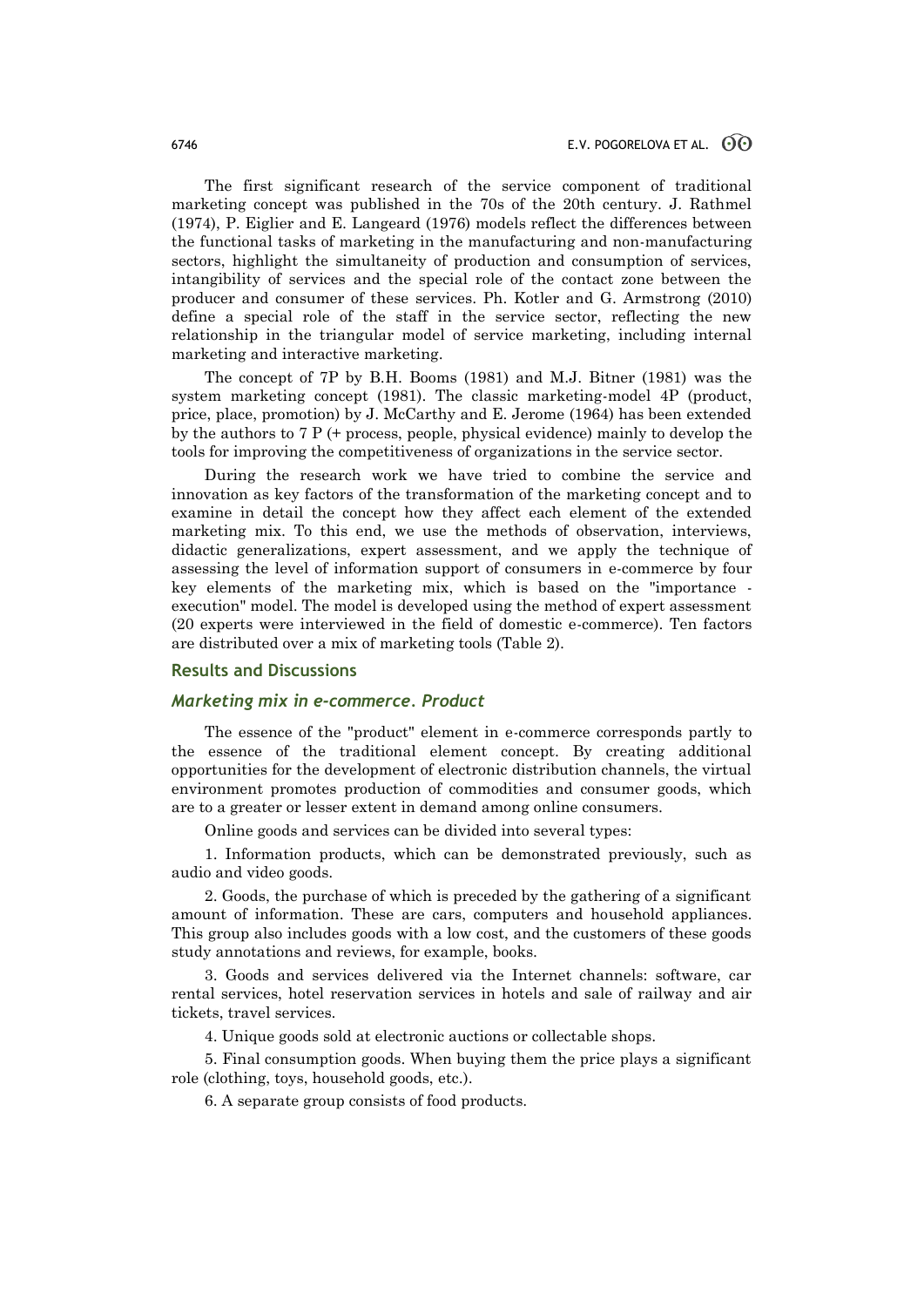The specifics of each product group define the complex of marketing activities. Nevertheless, it is possible to formulate the general strategies of the marketing development in e-business.

The characteristic feature of the range of electronic sellers is a possibility to develop the commodity groups of electronic products and services. These are special products that do not have a materialized form. The essential characteristics of such goods are to implement the "economic form" of information, i.e. the forms of its economic realization, exchange, assignment, use and consumption. Moreover, in e-commerce information services are an integral part of the trade services (e.g. consulting services), which is especially relevant in the electronic interaction environment - "seller-buyer", where there is a high proportion of consumer self-service processes.

A unique phenomenon of the development of e-commerce is an active distribution of goods - "virtual surrogates." In the domestic research environment this concept is examined by I.D. Kotlyarov (2012), stressing its functions and features:

 The man receives the symbol of meeting the needs instead of meeting these needs;

 The symbol of meeting the needs, as a rule, has no bindings to the real human achievements; the symbol is not able to raise the status in the real society; it does increase revenues;

 The virtual symbols are sold in the virtual environment (the Internet, mobile e-environment).

Types of goods - "virtual surrogates":

Attention goods - "products to demonstrate the attention." These products are not purchased by the consumer himself, but by his network. The consumer encourages other users to acquire (or to provide them, if they are free) them. The ability to trade of such surrogates is one of the tools to monetize social networks: these are statuses, upvotes, likes, gifts, and tokens.

Attention - services provided by specialized websites (most often by social services), they give the user an opportunity to receive tokens.

In addition, there is a wide variety of virtual information about the goods sold in the segments of entertainment, computer simulations (services of creation virtual reality with desired properties) and games (the purchase of a hero image, the purchase of weapons for the hero, and so on.).

The virtual environment promotes strengthening of conspicuous consumption phenomena, considered by T. Veblen (2011), J. Baudrillard (2001). In the context of the virtual space it is getting easier to achieve the illusion of meeting needs. We consider the level of social needs such as involvement, respect, self-fulfilling. First, the environment promotes it, and maintains the user's anonymity (operation of a fictional name, image and so forth.), distancing, and psychological security (if necessary, you can always leave the environment, for example by turning off the computer), freedom from direct persuasive factors. Second, the market is replete with a variety of information products that have value only in a virtual, often isolated environment. And the goods are in high demand among consumers.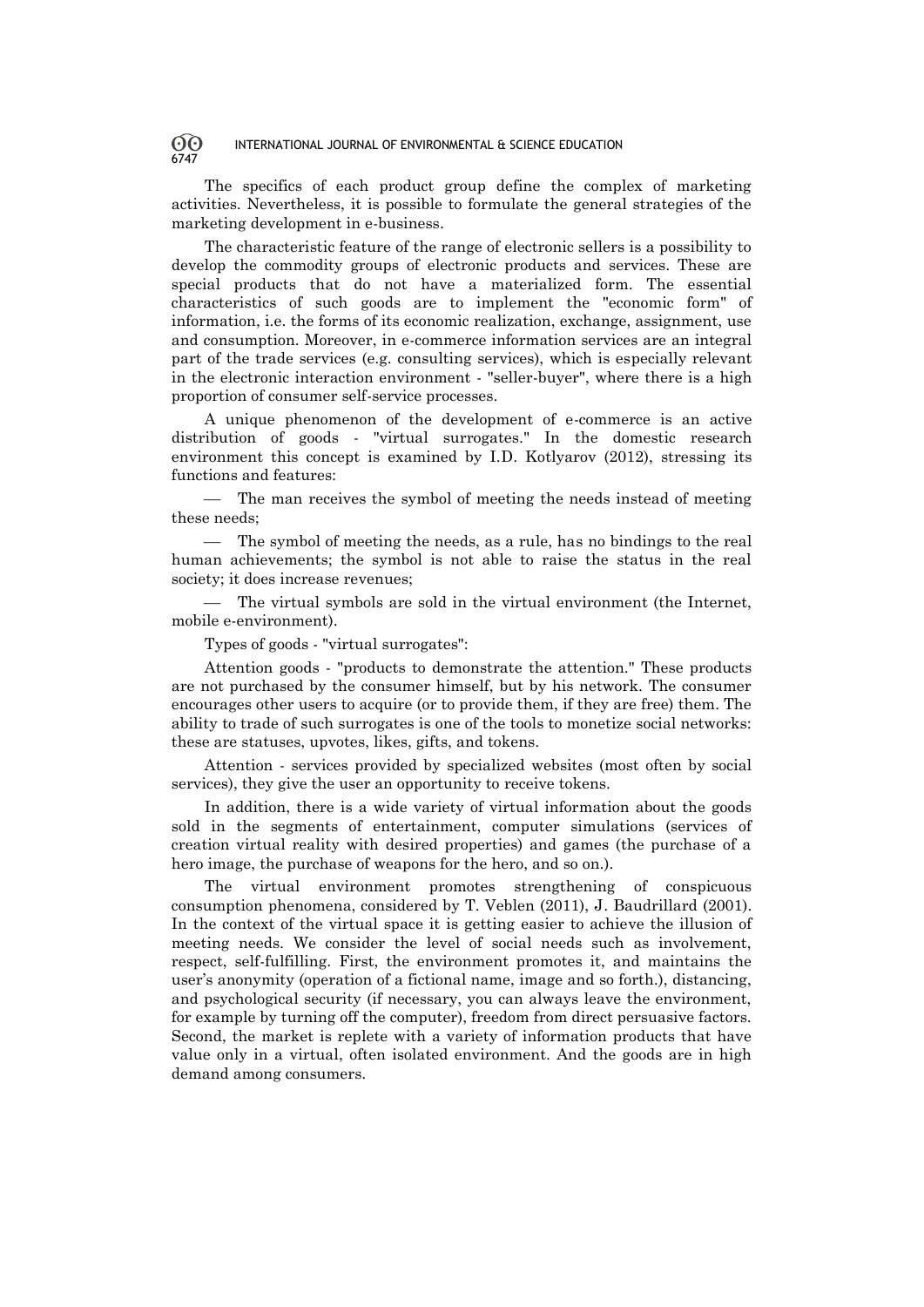Returning to the concept of "product" in the conventional sense, we have concluded that in e-commerce the consumer behavior is changing with respect to both traditional goods, which have a physical form, and to services. In the digital environment, while remaining "one-on-one" with the software interface or web-site, the user is isolated from direct exposure to the material environment and the direct urging emotional factors.

# *Price*

At first glance, the price of goods in e-commerce is formed according to the rules of classical price formation. The pricing strategy is based on three components: cost, customer value, and competitors. However, the experience of the world's leaders in e-commerce indicates the appearance of absolutely unique methods of flexible and personal pricing.

According to Internet Retailer, price-monitoring technology vendor Ugam recorded 9715 price changes of electronics, toys and household goods on Amazon.com during the holiday season from 24 November to 14 December (Rueter, 2014). The Amazon has established a record, surpassing the frequencyvolatility of the prices of its competitors - such retail giants as Best Buy Co., Target Corp., Wal-Mart Stores Inc. and Toys 'R' Us Inc. According to the vicepresident of marketing, the Amazon is able to change the price of the product up to 10 times per day, mainly for home appliances and to a lesser extent for clothing. Approximately the price of 20% of all online products is changing daily, and the price of the most running products is updated every few minutes, according to the vice-president of product and business development strategy in the price monitoring company Decide.com, which recently has been acquired by eBay Inc.

Thus, the price in e-business is highly dynamic and depends on market conditions and the pricing strategies can have an individual character for each user, and it is possible due to BigData technologies.

### *Place*

The selling development strategy in e-business is influenced by the specificity of the implemented product group. So, for information products the period of time and costs to fulfill the orders are small, for the goods in the physical performance the costs will depend on the shelf life of the product, the chosen method, the volume, the speed of delivery and the client must be informed about the conditions and the cost of delivery in advance.

The place of sale in e-commerce is a site or a marketplace in the socialnetwork. The latter, being the primary point of the contact with the target audience, also performs the promotion functions. In today's business the place of sale may be a collective platform for a group or for many individual sellers, providing goods at fixed prices (aliexpress.com) or through an auction (ebay.com). An important feature of the place in this case is the maximum availability of sales channels for both buyers and sellers.

#### *Promotion*

Promotion is distinguished by the greatest variety of tools and features in the electronic environment. The promotion activities allow consumers to be engaged in a communication process, and it can incite them to targeted actions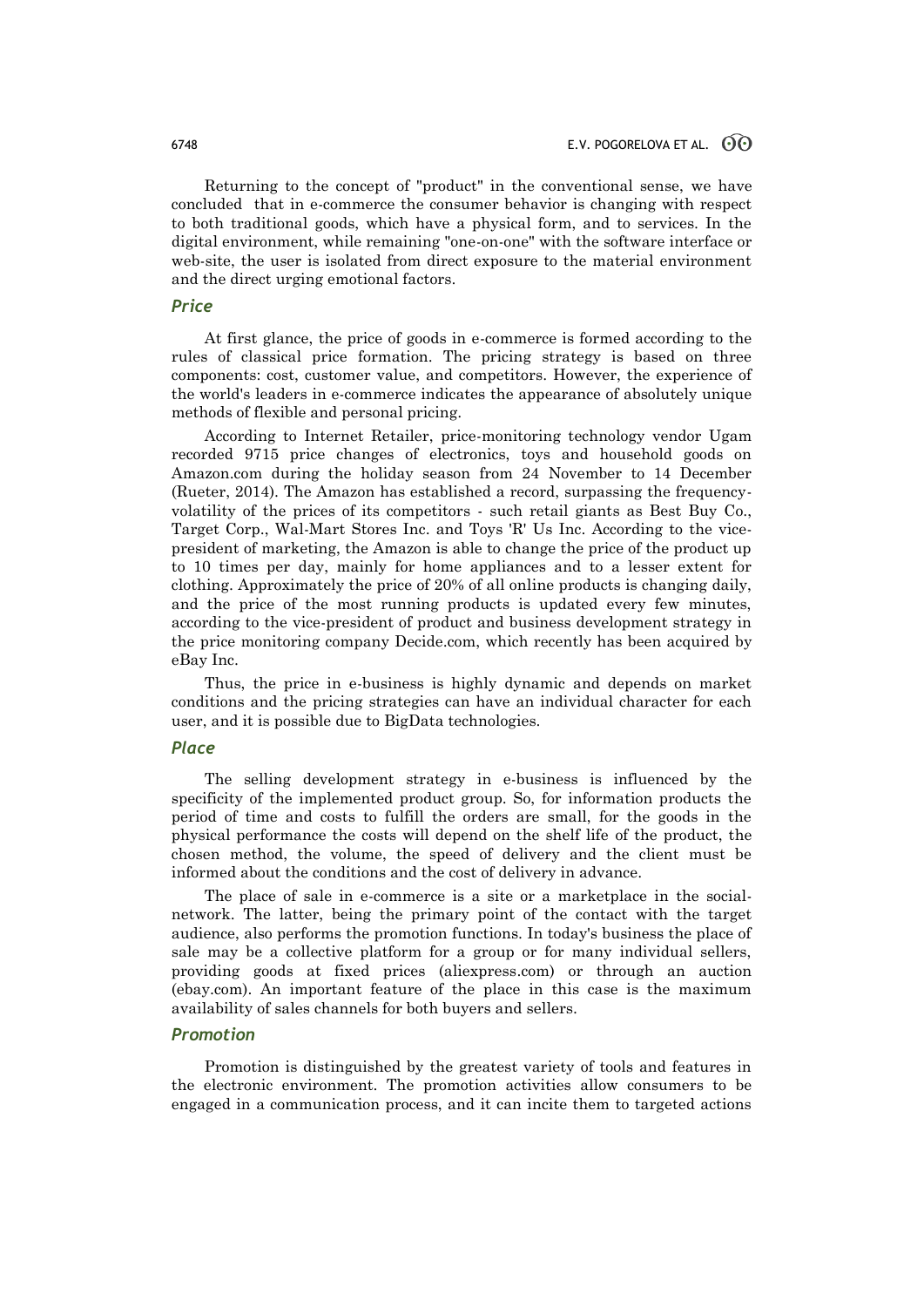(approval, registration, download, purchase, recommendation). In addition, if the marketing campaign is successful, the dissemination of information about the company, the product, and the service becomes viral in nature, and it provides the coverage that can be comparable to leading media figures. The increased interest of the audience also contributes to the growth of commercial indicators (Yakhneeva & Podolyak, 2009).

Each of the promotion tools has been developed in the Network and includes diverse means:

1) Advertising includes display advertising, contextual advertising, social networks advertising, mobile advertising, and native advertising. According to the forecast of ZenithOptimedia (2015) in the next two years, the spending on Internet advertising will grow, and by 2017 its share in the total advertising investment will come closer to the share of the costs on television advertising and will be 32.3%, and the greatest growth is expected in the mobile advertising segment. With the increasing penetration of mobile Internet and the number of mobile users, the technology, marketing and advertising opportunities using smartphones and tablets are developing a lot.

2) In the personal selling the function of a seller or a consultant is gradually replaced by smart bots. E-commerce bots enable buying of different goods. Banking bots provide financial services. Watcher bots notify consumer when specific events happen (the flight is delayed, the car needs servicing).

3) Sales promotion includes social media call to action, e-mail marketing, web-conferences and webinars. The possibilities of social networks are widely used in order to increase the customer loyalty, to motivate them to participate in the actions of sales promotion, to disseminate the marketing information among their friends and acquaintances.

4) Public relations is carried out with the use of social media marketing, content marketing, referral marketing. The consumers acting "brand advocates" promote the formation of public relations, neutralize the negative opinion, and support the company's image among the target audience. According to the study of Nielsen (2015), in all age groups (generation Z, millennials, generation X, boomers, silent generation) the advertising format, causing the greatest confidence, is friends' recommendation. The electronic environment allows users to be engaged in a process of communication both with a brand, and also with all contact audiences, which attention the company is reaching.

5) The tool used to support promotion is a search engine marketing, which ensures a search engine indexing, a high position in the search results and an increase of organic traffic.

### *People, Process, Physical Evidence*

This element is represented in the basic model mainly by personnel service organization, which operates in the contact zone. In the digital environment it is replaced by technology, which is implemented in the company's virtual representation of the interface (for example, the site of the e-shop), and by aligned service business processes. The human factor in the process of maintenance is reduced to zero. On the one hand, it may have a positive impact on the quality of service. The technology is based on algorithms, which are not characterized by excessive emotionality, fatigue and negligence, etc. On the other hand, the technology is limited in creativity; it does not have such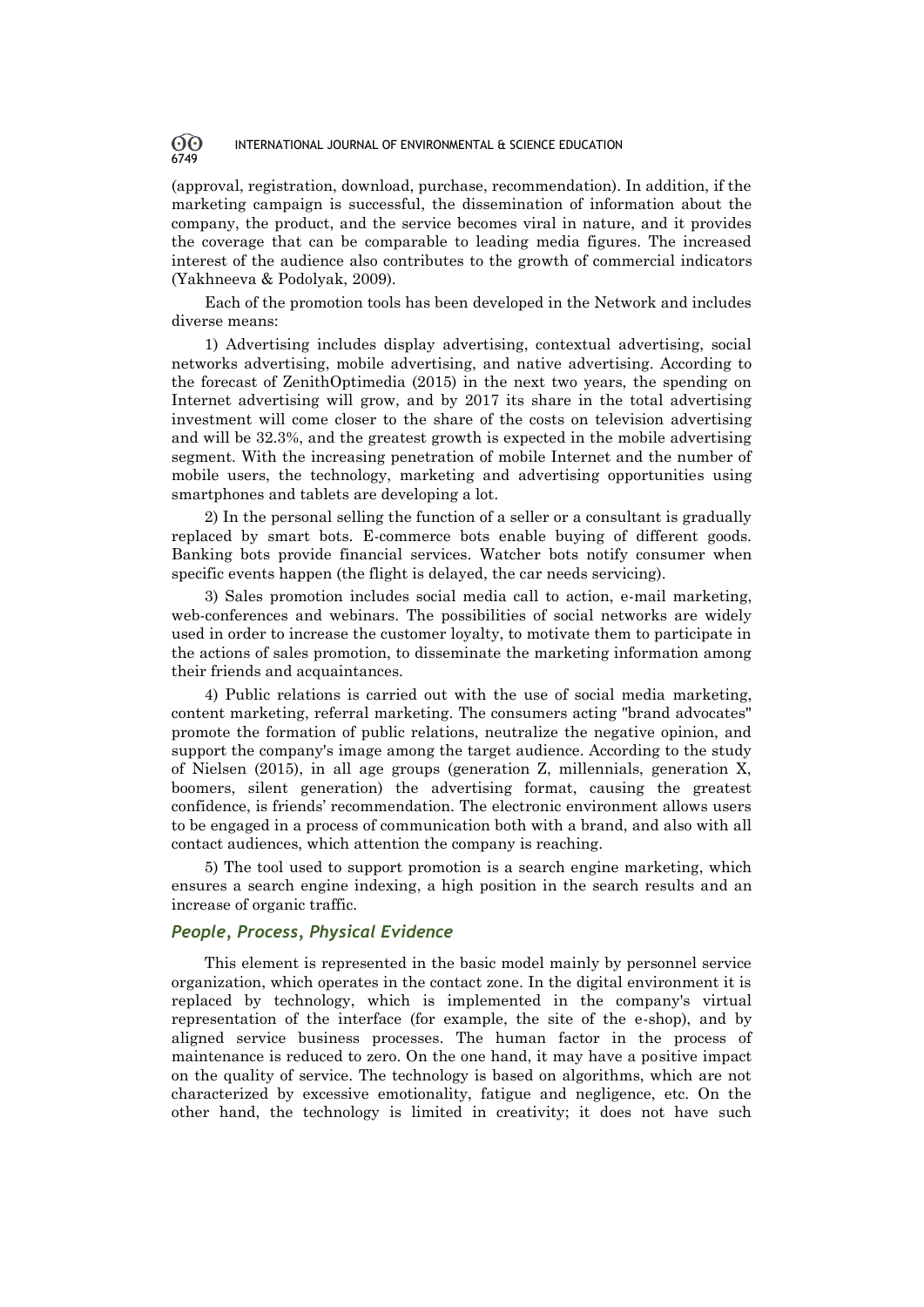important human qualities that form the customer loyalty, as empathy, charisma and so on. And we should note that modern interfaces are not only intuitive, but they also include elements of artificial intelligence aimed at the formation of personalized interaction with the consumer. The degree of substitutability of a man working in the contact zone, with the technology, or the robot depends on many factors, and certainly it cannot be 100%. It is important to emphasize the special importance of people's participation as managers of business processes in e-commerce, in the "invisible" side of a virtual business.

Figure 1 shows the scheme of interaction "shop-buyer" in e-commerce.

The traditional commerce is characterized by direct interaction of the consumer with the personnel of the trade company directly in the contact zone. In addition to the personnel, the consumer's decision-making can be influenced by other consumers (this feature was marked for the first time in 1976 by professors of the University of Marseilles - P. Eiglier & E. Langeard (1976), for example, being in the sore at the time of choosing the goods. The consumer assesses their appearance, behavior (expressed by the degree of satisfaction), their feedback and opinion. As it has been noted earlier, e-commerce is characterized by the absence of direct interaction of the consumer with the personnel of the trade company (at least until the time of a purchase). This communication takes place via the automated information system (AIS), via the interface of the store website or ETF (for B2B). The third parties may also affect the consumer decision to purchase goods. The degree of influence is much stronger.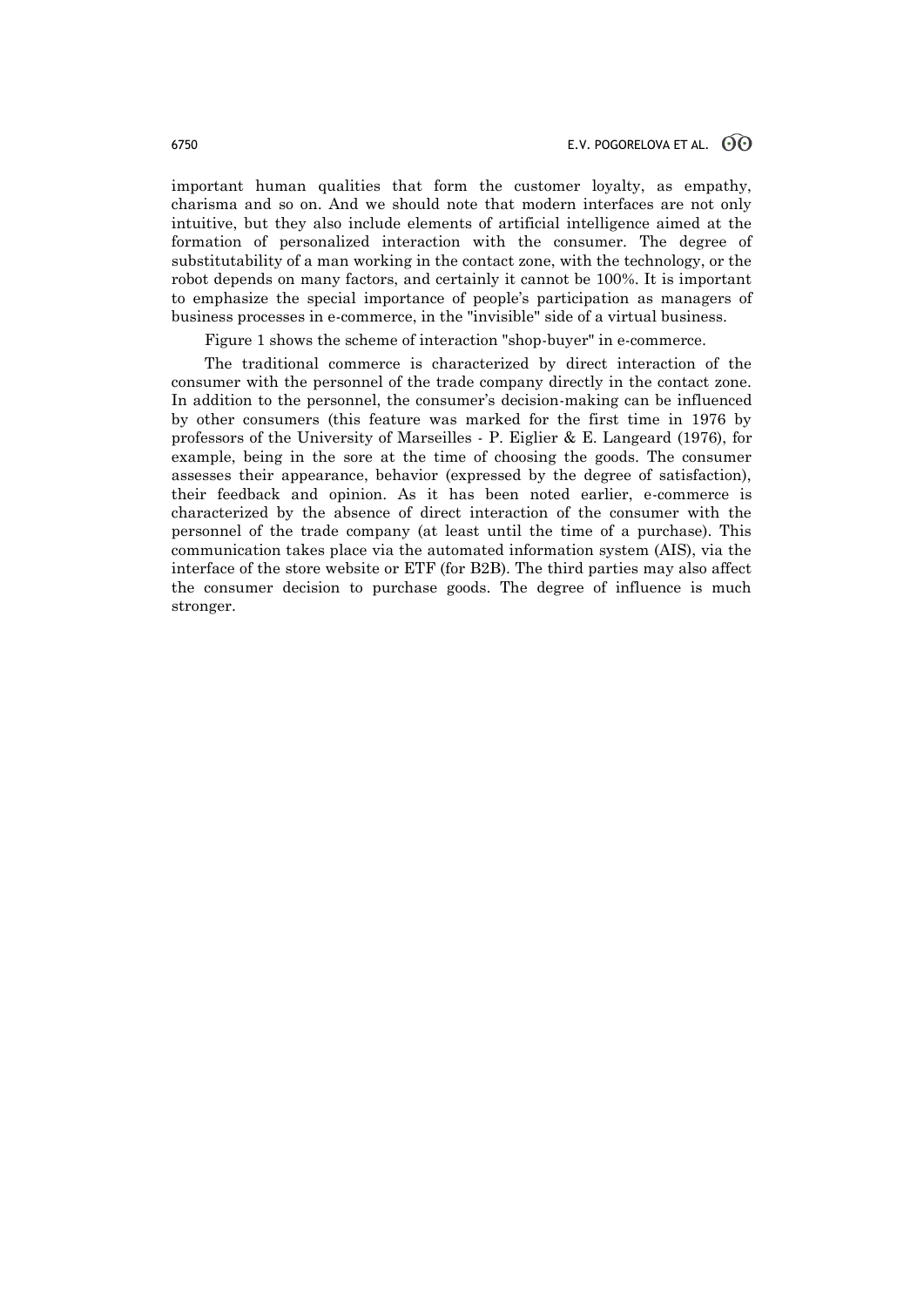6751



**Figure 1.** The scheme of the interaction "seller-to-consumer" in e-commerce

Despite the fact that this influence seems to be indirect (because no one forces him) it often plays a decisive role. The form of such impact is information services provided directly by trade companies (ETF, e-shops), independent communities (non-profit organizations for the protection of consumer rights on the Internet, specialized portals, offering seller ratings, reports of "test purchases", groups in the social networks and etc.)

The physical evidence in e-business is divided into two components: the traditional physical and virtual. The physical environment is represented by delivery points, off-line shops and offices of the company, but the virtual environment gains a special significance in the electronic environment due to the accessibility and convenience of a purchase. To virtual environments the scientists include: a website and community pages in social networks, mobile applications.

### *Personalization of marketing in e-commerce*

The desire to create a unique offer in terms of technological capabilities of companies and growing competition has identified a key trend in the development of marketing in e-commerce. That trend is personalization, or proposals for specific customers in accordance with the content, generate interest, activity in social networks, shopping history (Table 1).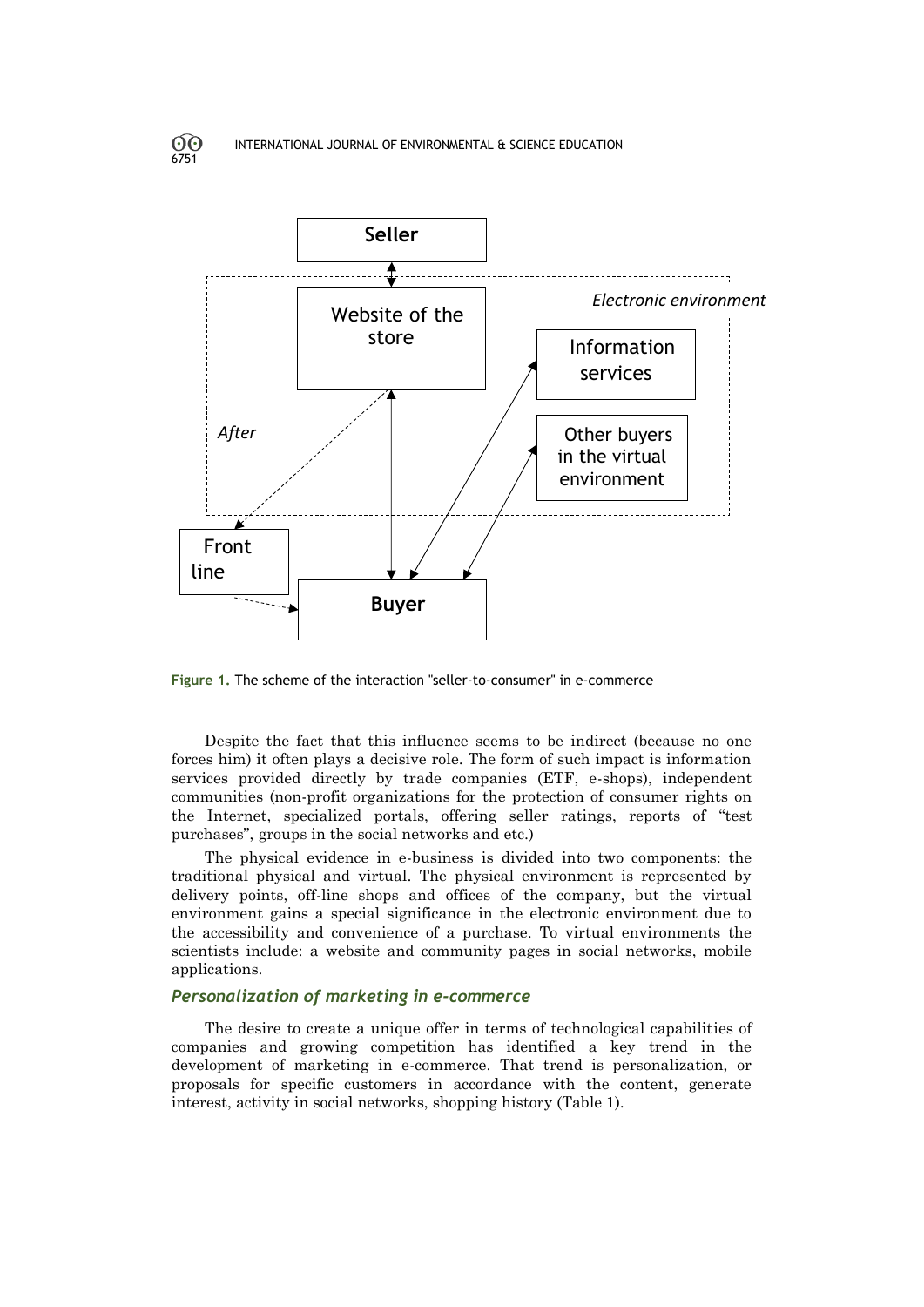| Offerings ascertainment on                             | The customer himself fills the application                                                          |
|--------------------------------------------------------|-----------------------------------------------------------------------------------------------------|
| of<br>information<br>the<br>basis                      | form for registration in the online store. In the                                                   |
| the<br>provided<br>by<br>customer                      | future, there could be surveys, questionnaires.                                                     |
| himself.                                               |                                                                                                     |
| Formation<br>οf<br>personal                            | The automated collects and analyzes                                                                 |
| recommendations<br>the<br>to                           | keywords, which the customer uses while                                                             |
| consumer on the analysis of his<br>search queries      | finding the right products; it processes requests<br>suggestions<br>generates<br>for popular<br>and |
|                                                        | commodity groups, the commodities with                                                              |
|                                                        | relevant features.                                                                                  |
| Formation of proposals to                              | The possibilities of pre-preceding stage                                                            |
| expand the buyer's order on the                        | are supported at this stage. The information                                                        |
| of<br>the<br>recommended<br>basis                      | about the history of orders, package contents                                                       |
| products.                                              | of orders and the features of the set of                                                            |
|                                                        | products in one order of the<br>buyer, an                                                           |
|                                                        | algorithm for determining the<br>secondary,                                                         |
|                                                        | related products are also analyzed.                                                                 |
| Formation<br>of<br>personal                            | <b>Different</b><br>data<br>aggregate about<br>the                                                  |
| recommendations<br>based<br>on                         | consumer and the consumer behavior:                                                                 |
| aggregate differential data from<br>different sources. | - The order and purchase content;<br>- The list of goods on the waiting list (wish-                 |
|                                                        | list);                                                                                              |
|                                                        | - The shopping time;                                                                                |
|                                                        | - The buyer location;                                                                               |
|                                                        | The accumulation of data from various                                                               |
|                                                        | external sources about the consumer also takes                                                      |
|                                                        | place at this stage: the pages in social                                                            |
|                                                        | networks, preferences (likes), reviews, and so                                                      |
|                                                        | forth.                                                                                              |

Stage Information basis

**Table 1.** Information basis of offerings ascertainment in e-commerce

The realization algorithm of personalized offers in the online store is shown in Figure 2. The user himself sends the information about him to the online store. In addition, the automated information system of the seller accumulates data about the history of search queries, orders and other information about the user, and the features of his behavior in the database. On the basis of the special software mechanism (as a rule, know-how of the seller or the software vendor) the data is processed, and the possible type of the customer is determined in accordance with the existing classification (for example, ABC XYZ method is used in traditional commerce).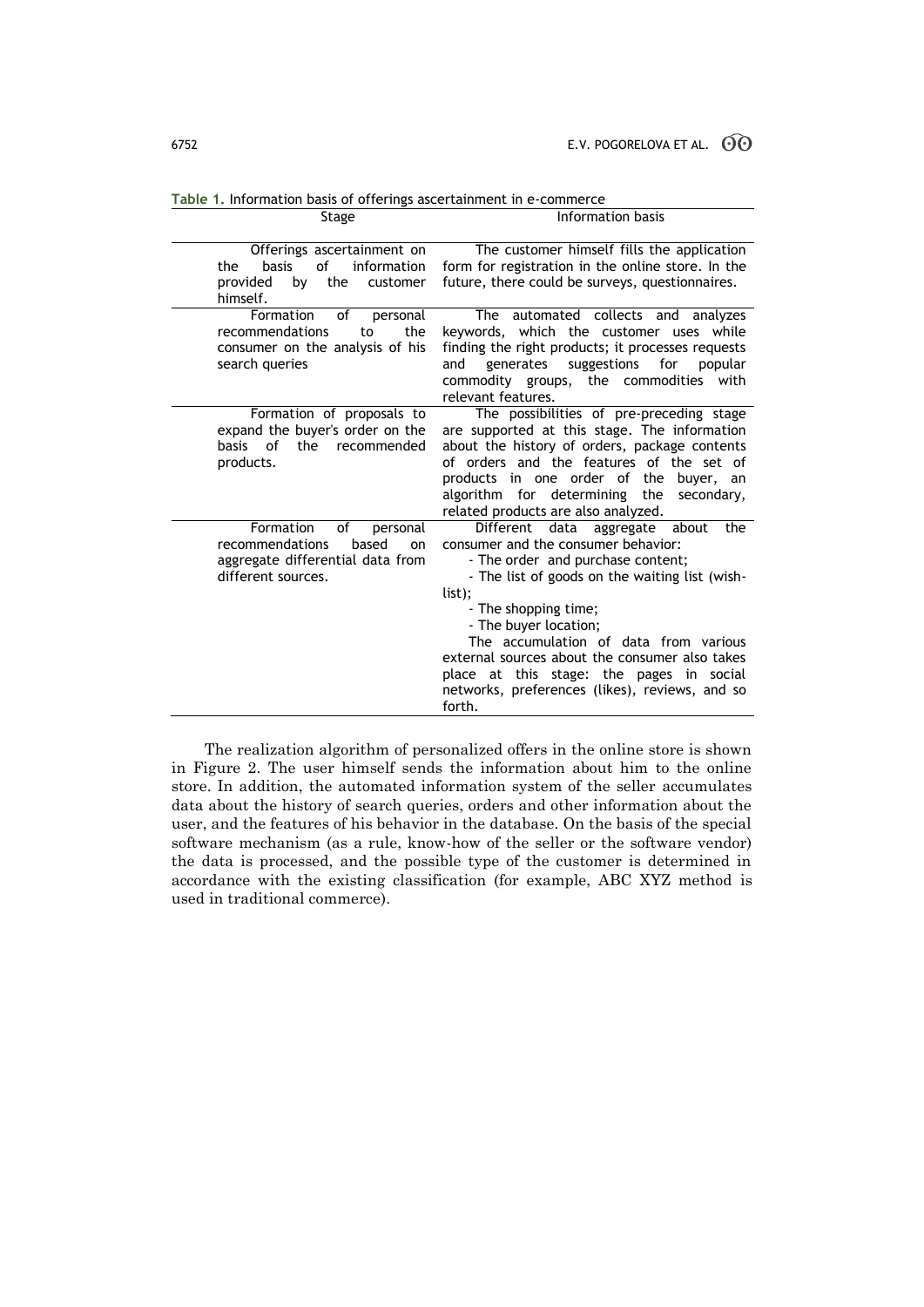6753



**Figure 2.** The scheme of the implementation of personalized proposals in the e-store (Agafonova, 2014)

Then the marketing scenario is assigned, corresponding to the type of the consumer and his behavior on the basis of which it is formed the information service – "personal recommendation" of the product. It is called the "advisory service" of the commercial enterprise. It may be noted that this service is based on the conceptual underpinnings of cognitive actively developing marketing in the electronic environment.

In K. Kalyanam and Sh. McIntyre (2002) work personalization is one of the elements of the e-marketing mix. The authors propose a model 4P's + P2C2S2, in which the additional elements are Personalization, Privacy, Customer Service, Community, Security, Site Design.

According to the results of this research, personalization involves the customization of the entire marketing mix, including product and pricing offer, sales channels and communication, taking into account the limitations of using the personal information about the consumer. Thereby, it is possible to allocate all items to 7P. So, Personalization and Privacy determine the capabilities and limitations in order to develop a customized offer of the online store, Customer Service and Security are the components of the process (Process), Community – is a part of Promotion, Site Design – is a part of Virtual Evidence.

It is believed that the personalized information service of the seller in the electronic environment can be a main factor to manipulate the consumer behavior. Indeed, the precisely shaped information aimed at meeting the individual needs of a particular individual can cause anxiety. The consumer doubts: "If the system is so well aware of the peculiarities of my perception and my expectations, whether it is manipulating my behavior". These doubts can be resolved by alternative methods of research and assessment of the goods, so to speak "by hand". Doubting the performance of advisory services, the consumer always has the opportunity to see the rating of goods, to assess the degree of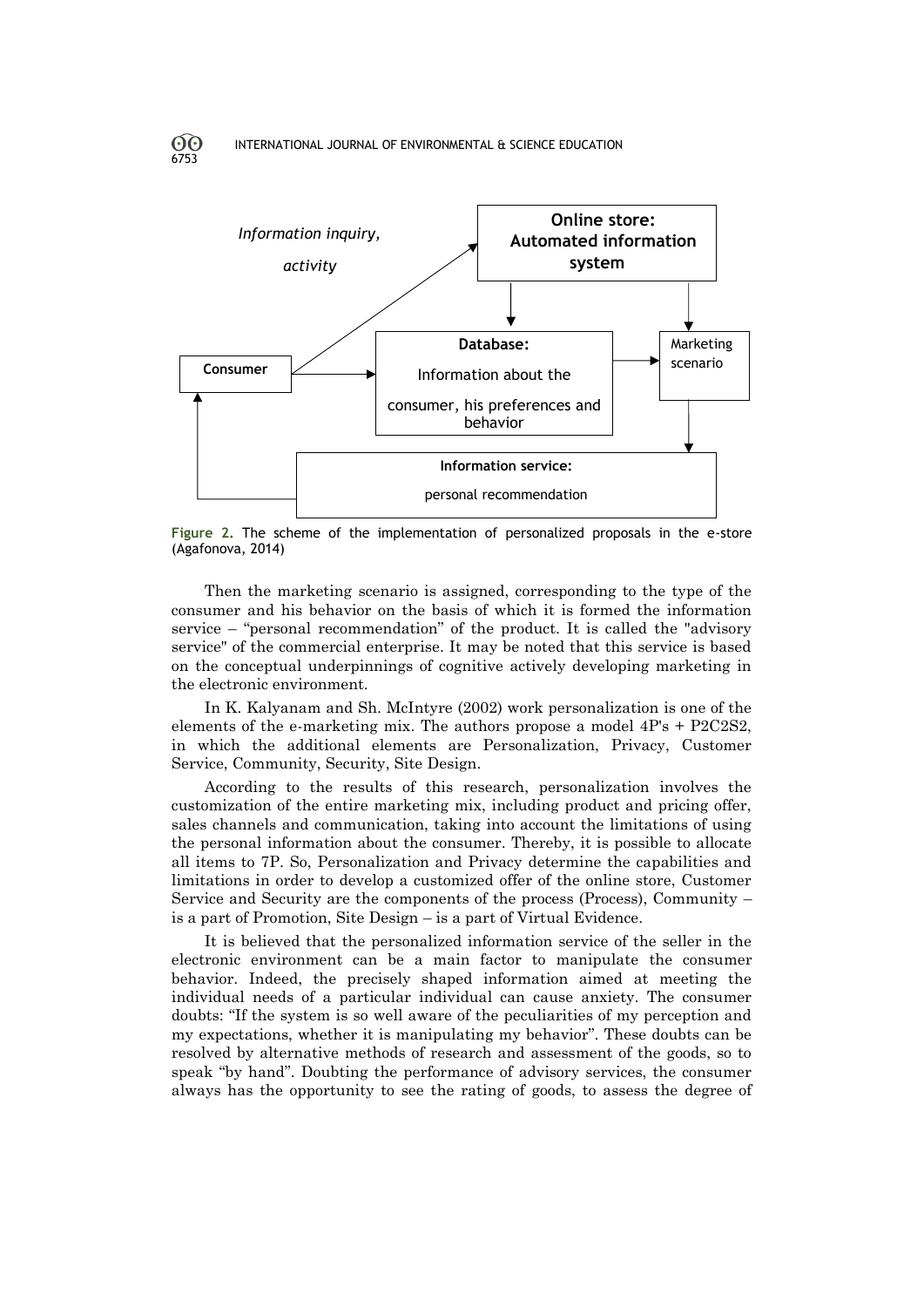their popularity, ratings experts and buyers. Most of the main online stores are offering all kinds of services now among other in Russia.

Of course, the modern mechanisms to increase sales in retail include some elements of manipulation. The most common technologies are cross-selling, upselling and down-selling, often interchangeable and complementary to each other (cross-selling) - is a sales technology of related products and services; upselling (raising the amount of sale) - are receptions to purchase more expensive goods; down-selling (reduction of sales) - a buyer retention technique, in this case the buyer can refuse to purchase because of the high prices).

Online shops are using these technologies to the same extent as traditional shops. The marketplace is not interested in the appearance of doubt among consumers as the doubt causes the fear, as a result of which the company may lose a client. As it is known the cost of attracting a new customer is higher than the cost of the customer retention. It is advisable for traded companies to pay attention to the optimization of the assortment policy and the development of procurement logistics, rather than deposits significant investments in mechanisms to manipulate consumers.

The high degree of personalization of commercial offers, the degree of guessing the consumers' desires can have a negative side. I.D. Kotlyarov (2012) mentions "continuous contraction of the buyer's personal space". The development of the collection and processing information technologies, as well as the formation of a relevant proposal is based on the need to increase information about the consumer's behavior. Revealing the growing amount of information about them by the online store customers want to be assured of protection from the unauthorized access and transfer of data to third parties. In the near future, this factor will also be important in assessing the quality of every online store, and the formation of customer loyalty to the company as a whole. J.K. Lee and X. Lehto (2010) talk about "the need for people to a pay greater openness for greater serviceability".

# *Information support of consumer decisions*

In the context of high level of entropy of the virtual environment the targeted structured information allows the consumer to make the right decision. As a rule, while analyzing the rational consumer behavior, the basis is a key constraint M – consumer income. A consumption bundle consists of available goods at this market (goods and services)  $-x = (x1, ... , xn)$ . Then the space X  $-$  is a set of possible consumption bundles x with nonnegative coordinates:

$$
X = \{x: x \ge 0\} \tag{1}
$$

According to the theory of consumer choice, in the set X each user has his own preferences.

Preference relationships are in the form of the utility function whose values determine consumer satisfaction score at each point obtained from a given set of goods. Many consumption bundles, which can be acquired by the consumer, having income M, are called a budget set

B:  $B = \{x: px \le M\}$ , where  $p = (p1, ..., pn) - a$  price vector (2)

Thus, the rational consumer behavior is focused on maximizing its utility function for a given budget constraint (9, 55):

$$
\max u(x) = \max u(x) \tag{3}
$$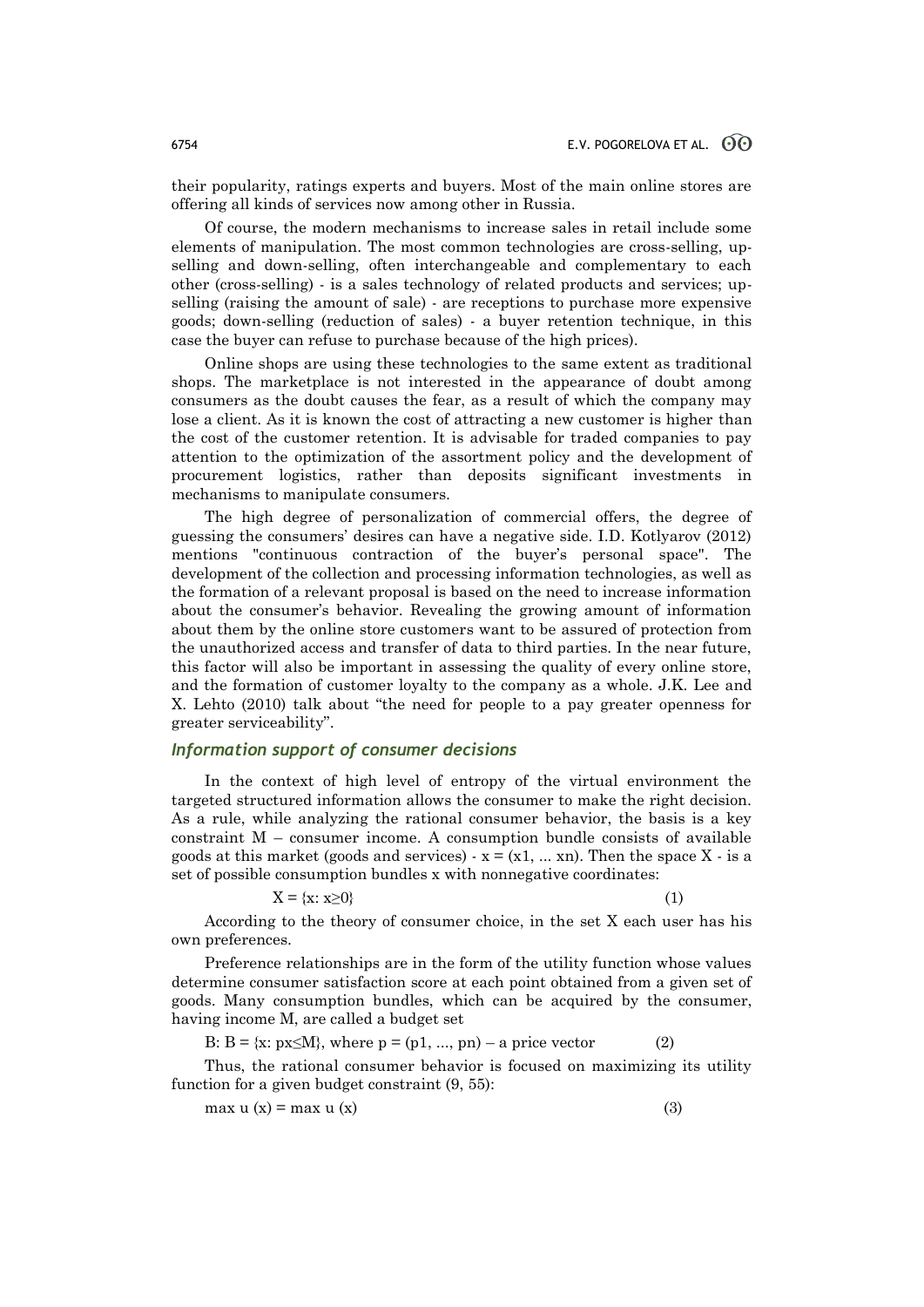In our case, the rationality of the consumer behavior is growing exponentially with an increase of the amount of information (with its guaranteed quality) on electronic markets. At the same time on the market with developed competition, you can select the types of information support for the choice of the goods by the buyer:

1. The emotional choice. Spontaneous, not deliberate. It is mostly done under time pressure and information (the deficiency can occur when the buyer does not have information about the product features, and takes place because of the extended shopping and so forth.). This choice is the most irrational; it is likely that the customer will be disappointed.

2. The logical choice. It is characterized by the balanced consumer behavior. It is done with the necessary amount of information available about this product; however, this information can be fragmented, not structured. The buyer is faced with the assessment of various features of goods, the need to collect and analyze large amounts of data.

3. The optimal choice of product. It complies with the highest degree of rational consumer behavior. The buyer has all necessary and sufficient information about the goods and their features, and the information is personalized (corresponds not only to individual needs, but potential buyers' perception).

In electronic markets, as well as traditional, the key constraint is the buyer's choice of budget constraint. However, taking into account a high importance of information about the delivery costs of goods to the customer (logistics costs), it should be considered as:

In =  $\{x: sx \leq M\}$ , where  $c = (c1, ..., cn) - a$  vector of the total cost of goods (4)

Moreover, the total value of the goods will be determined as  $C = P + L$ . where P - the price of goods, L - logistical costs of the buyer (usually delivery of the goods).

In the area of e-commerce, the optimization of consumer choice is advantageously carried out on the basis of tactical data consolidation and aggregation of information and shopping services. The integrated service allows you to create a visual picture of the data on the desired product offer for a specific buyer: a product description, advantages and disadvantages of the goods, assessment of suppliers' reliability, accurate delivery time and the costs of delivery of goods, the costs of goods with discounts; the total value of the buyer's order is calculated in advance, taking into account the additional services (packaging, shipping, customs clearance, insurance, etc.). Thus, providing customer value in e-commerce is a guarantee of customer satisfaction.

# *Organization of information support of the marketing mix tools*

The research results of the quality of information support of consumers in ecommerce are presented in Figure 3. Comparing the quantitative assessment of the value factors of information support in order of importance and the level of performance (the assessment was carried out on Likert scale), the authors can conclude that the most unmet information needs are about products, information about updates; ratings of online stores; the comparative analysis of prices of goods by salesmen. The needs of buyers in product reviews are satisfied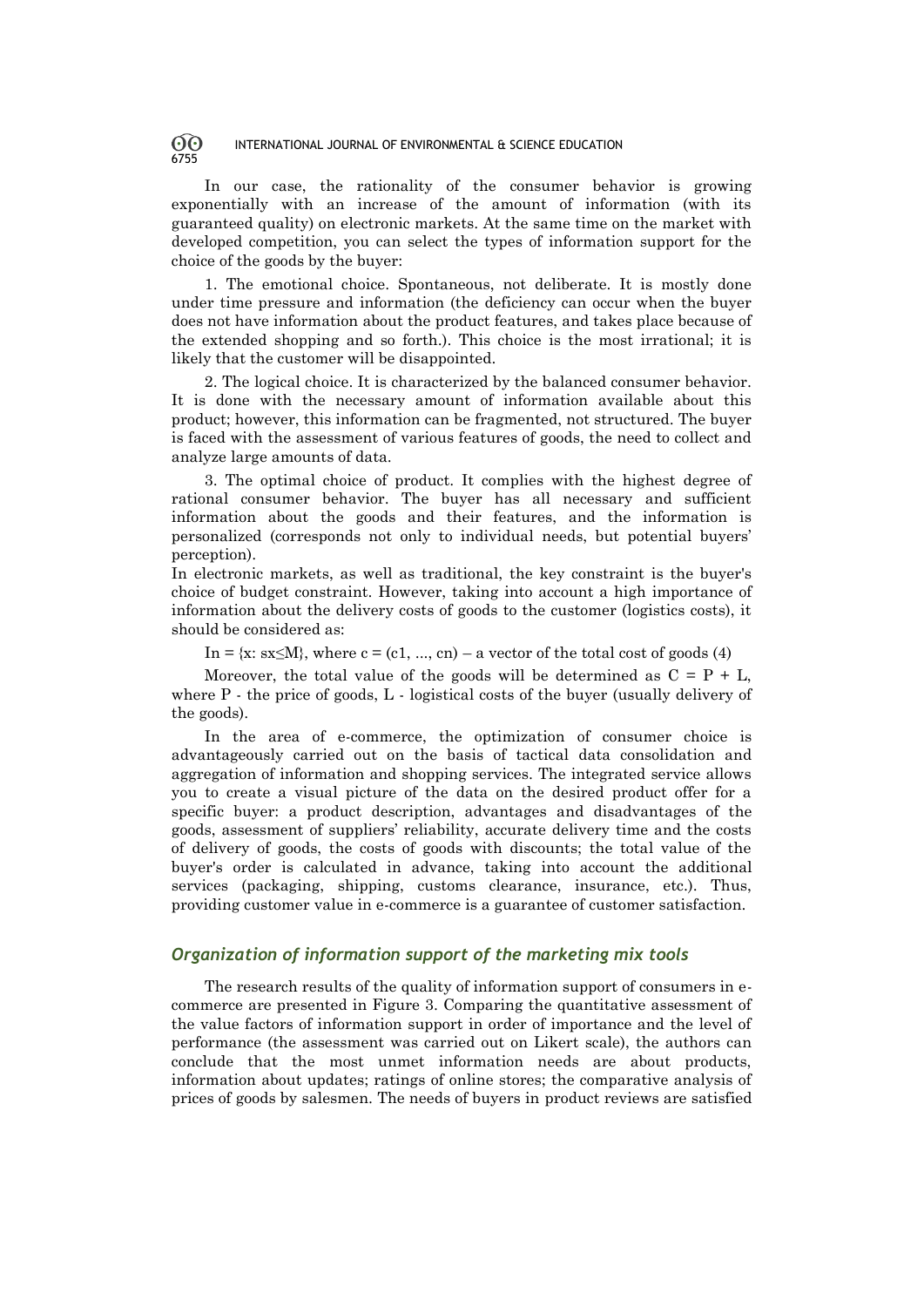

sufficiently (this service is implemented by large online retailers and information aggregator-sites); information about product features.

**Figure 3.** The assessment of customer information support in e-commerce

The study also shows that if we take the direct information interaction between buyers and sellers as a basis, then today consumers believe that the most popular information services of e-shops are:

1. The product search based on specified criteria;

2. Comparing goods (a convenient form to match the features of similar products);

3. The cost calculation of commodity supply (a calculator of individual prices for goods and services);

4. Advisory services (individual offers of goods, including their precise features);

5. Product quality assessment based on feedback from customers;

6. Rankings of goods, services, producers, brands, etc.;

7."Questions and answers" to the expert according to the categories of goods or to a store employee, to solve certain tasks (planning delivery, assembly, packaging, consolidation and so on.);

8. Free communication between regular customers (club members) of online stores, buyers.

The final characteristics of the transformation of the marketing mix elements in e-commerce, based on the results of the study (Table 2), allow identifying the basic principles of marketing in this sphere: the flexibility, availability, virtual presence, personalization.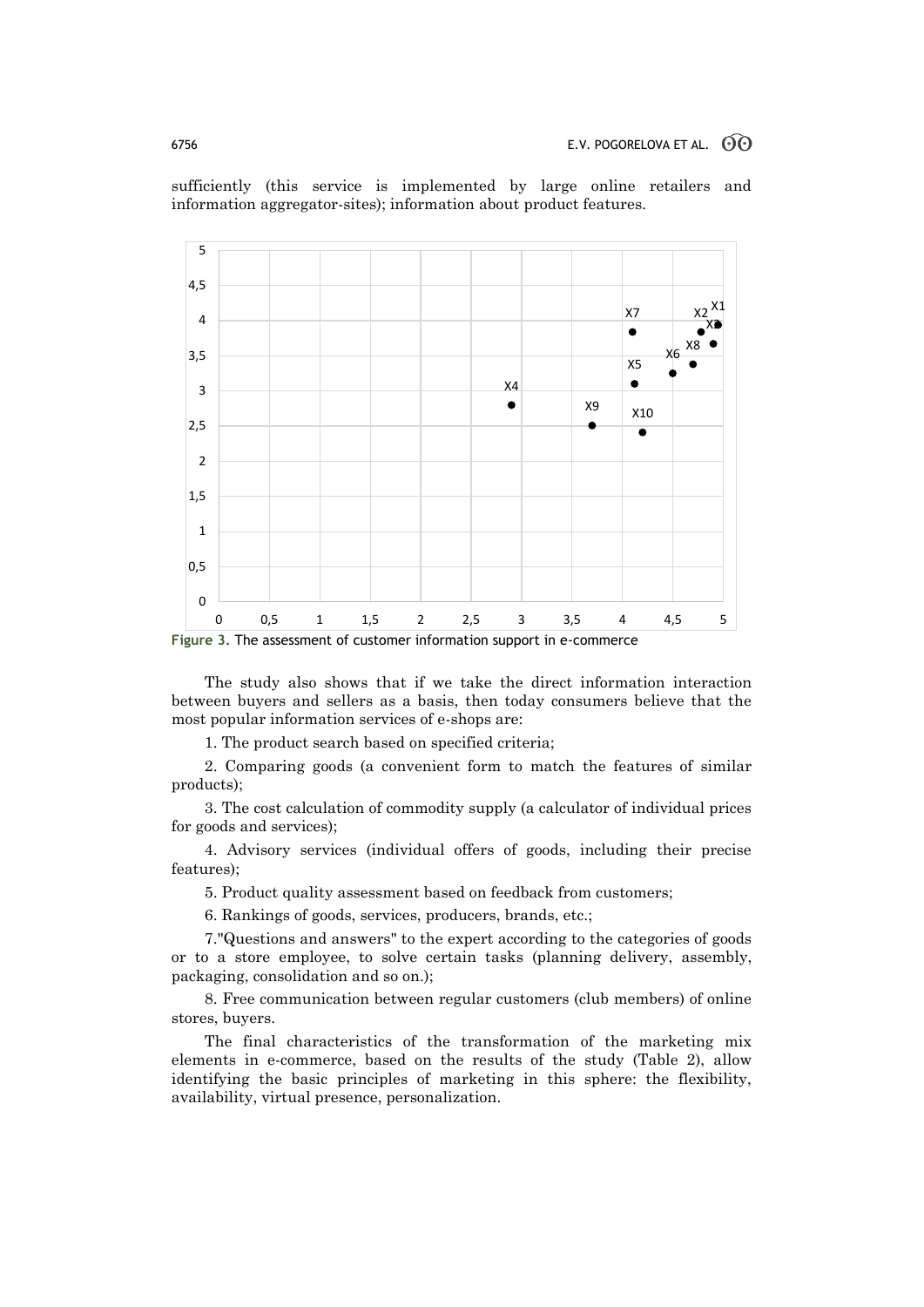| The factor     |                                                         |  |
|----------------|---------------------------------------------------------|--|
| Index          | Content                                                 |  |
| X1             | diversity of product offering on the market             |  |
| X <sub>2</sub> | characteristics, description of the product<br>features |  |
| X10            | information about product updates                       |  |
| X3             | the comparative analysis of the prices of               |  |
|                | goods by salesmen                                       |  |
| X4             | the temporal dynamics of commodity price                |  |
|                | changes                                                 |  |
| X <sub>5</sub> | information about the methods and shipping              |  |
|                | costs                                                   |  |
| X6             | ratings of online stores                                |  |
| X9             | ratings of logistics intermediaries                     |  |
| X7             | customer reviews about products                         |  |
| X8             | information about<br>promotions,<br>sales,              |  |
|                | discounts                                               |  |
|                |                                                         |  |

**Table 2.** The assessment factors of information support of consumers in e-commerce in the context of the marketing mix elements

In order to identify the specifics of marketing mix in e-commerce, we study the peculiarities of Russian and foreign online stores based on the use of the traditional model 7P. However, the results of this study show that the model can be extended and refined. Thus, the model can be expanded by the eighth element - the performance and quality suggested by Ch.H. Lovelock & J. Wirtz (2007). In our opinion, each of the seven elements has an impact on the quality of trade and information services, and identification of such relationship is the subject of future research.

The focus of e-commerce on personalization of proposals and active use of technologies in the demonstration, sales and promotion is supported by studies of K. Kalyanam (2002) and Sh. McIntyre (2002), who expanded the content of the e-marketing mix with additional elements. However, this research shows that elements such as Customer Service, Site Design, Community are components of Process, Virtual Evidence and Promotion.

The practical significance of the study is to apply the results to the formation of the marketing strategy of the online store and to identify the most important elements of the marketing mix. The development of collecting and processing information system about the impact of marketing tools in order to determine the optimal marketing budget – is another practical opportunity for online retailers. At the same time the issues that require further study are: 1) to study the impact of the quality of information support of marketing in ebusiness on the level of customer satisfaction, on the one hand, the rate and degree of individualization of supply, on the other hand; 2) to assess the impact of the quality of services and information support of marketing on the level of ebusiness productivity; 3) to assess the impact of individual elements of the marketing mix on the final performance indicators.

# **Conclusion**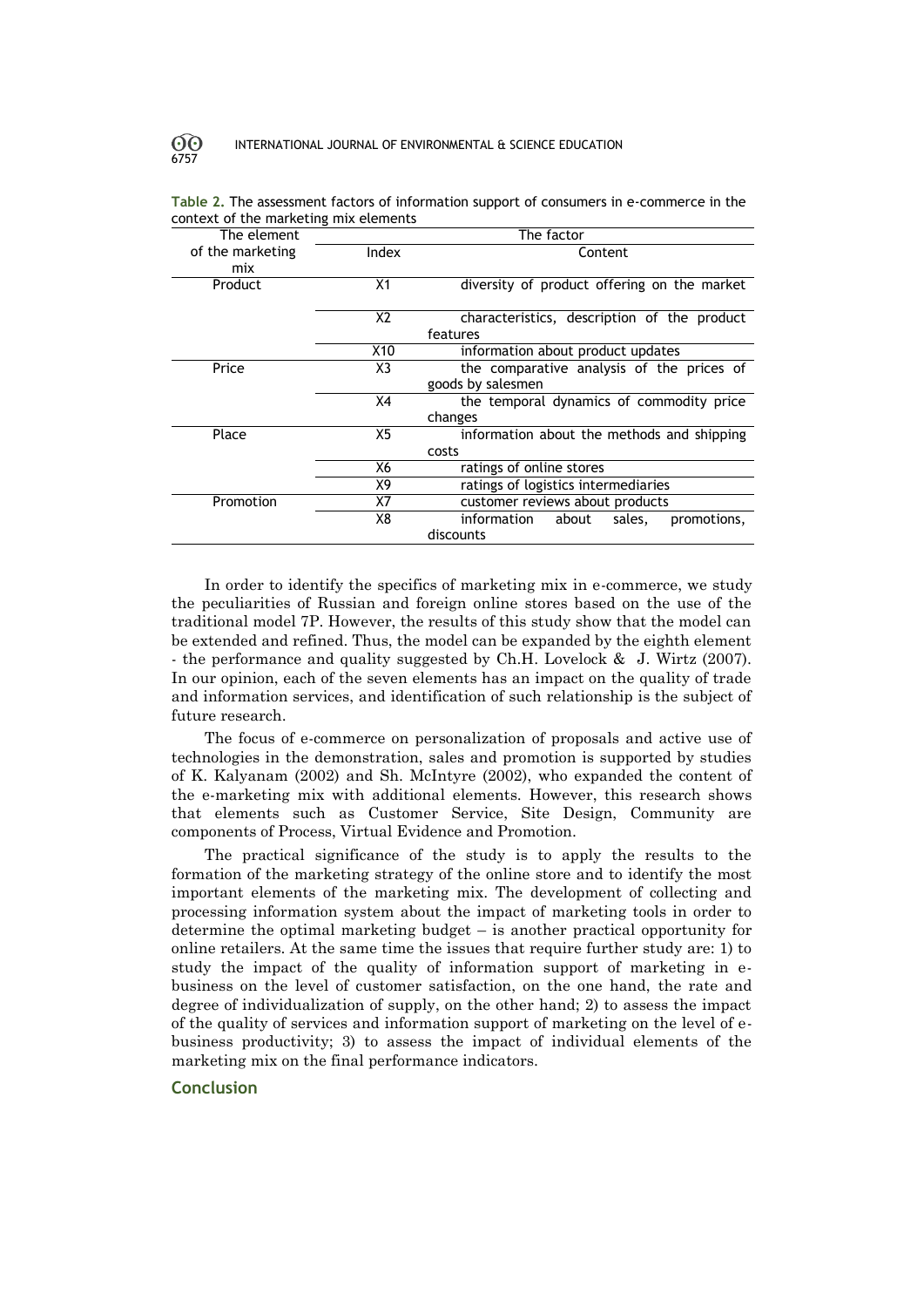Summing up, the authors formulate the marketing mix especially in ecommerce by elements:

- Product includes production and end-used goods, delivered through traditional logistics channels; information products and information services delivered through Internet channels; trade and information services provided by online stores.

 Price is distinguished by a high degree of personalization, flexibility, and it depends on market conditions, the dynamic pricing policy.

 Place of sale is a set of interconnected virtual sales channels, including a website, a trading platform in the social network, a mobile application;

 Promotion includes a system of tools, including the display and paid search advertising, mobile advertising, social media marketing. The use of these tools aims to involve consumers in the process of communication and promotion to broadcast messages of the brand.

 Process represents the unity of the production and delivery of the complex commercial and information services on the basis of 100% automated business processes.

 People involves people movement from the contact zone into the invisible part of the business.

 Physical evidence is transformed into a virtual environment: a corporate website, a site or a group in a social network, a mobile application.

 Practical implementation of the marketing mix is an intelligent mechanism of personal recommendations of products, which has a direct impact on the increase in the productive performance of the commercial organization: the growth in sales and profits, consumer's encouraging commitment to a trading company. This is due to the fact that in applying the trading service recommendation, the buyer realizes that the company reacts to this request, and the response is individual (effect of personalization) and precise (quality of service).

### **Disclosure statement**

No potential conflict of interest was reported by the authors.

#### **Notes on contributors**

**Elena V. Pogorelova** is Associate professor of Samara State University of Economics, Samara, Russia.

**Irina V. Yakhneeva** is Professor of Samara State University of Economics, Samara, Russia.

**Anna N. Agafonova** is Associate professor of Samara State University of Economics, Samara, Russia.

**Alla O. Prokubovskaya** is Associate professor of Russian state vocational pedagogical University, Ekaterinburg, Russia.

#### **References**

Agafonova, A. N. (2014). *Information Service in the Internet Economy*. Moscow: Biblio-Globus, 152 p.

- Baudrillard, J. (2001). *The System of Things.* Moscow: All-Russian Library for Foreign literature named after M. I. Rudomino, 246 p.
- Booms, B. H. & Bitner, M. J. (1981). Marketing strategies and organization structures for service firms. *Marketing of Services, Conference Proceedings: American Marketing Association,* Illinois, 47-51.

Chaffey, D. (2007). *E-Business and E-Commerce Management*. Harlow: Pearson Education, 663 p.